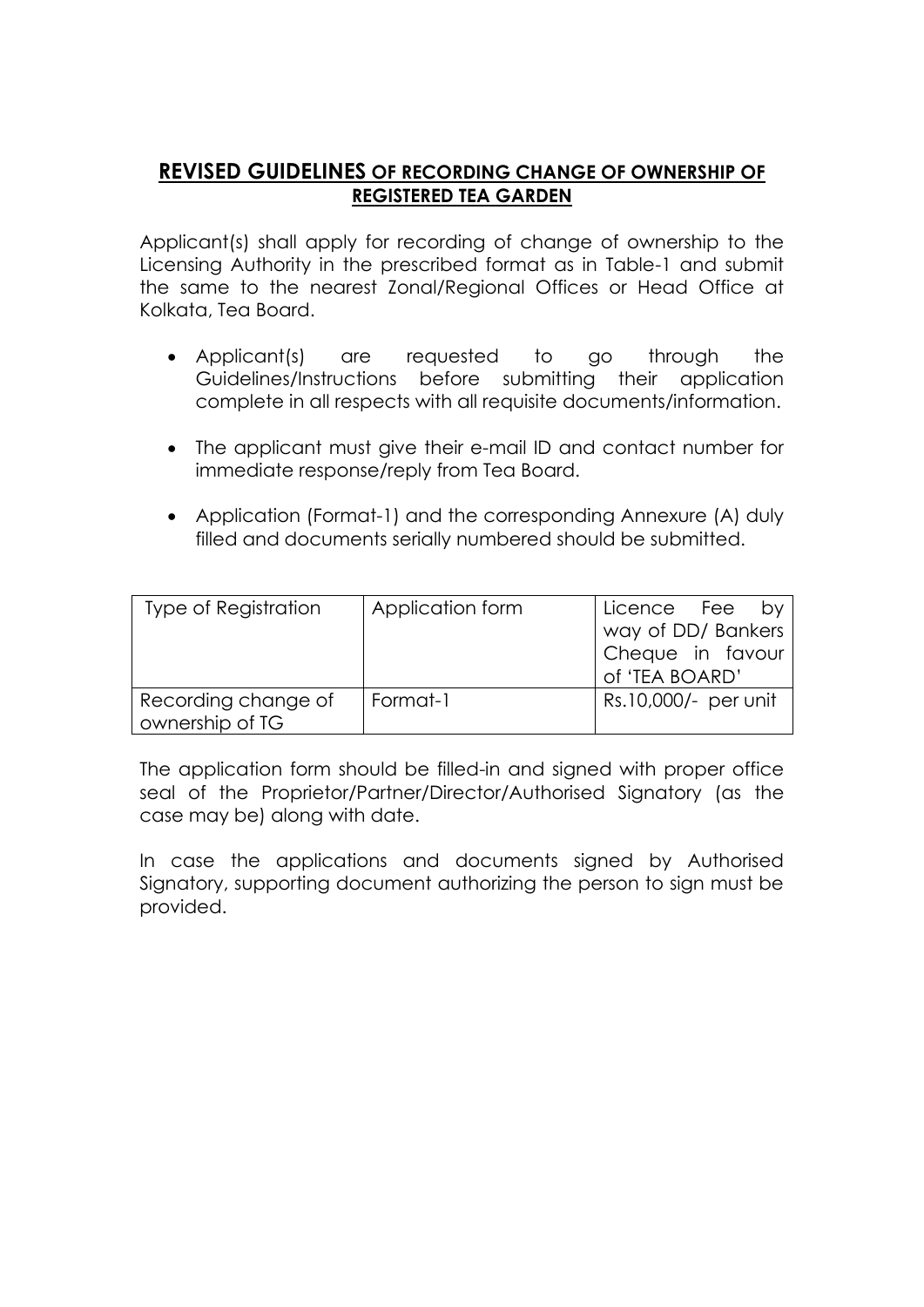## **Annexure-A**

The following **self attested** documents with seal and **tick marked in the** 

#### **relevant check box**  $\vert \sqrt{\vert}$  should be submitted for consideration:  $\sqrt{ }$

a) Application form properly signed along with date and seal of the proprietor/partner/Director/Authorised Signatory as the case may be.

b) Fee of Rs.10,000/- by D.D/Banker cheque in favour of TEA BOARD.

c) Original Registration certificate issued by Tea Board in favour of the Tea Estate/Indemnity Bond on a non-judicial stamp paper of Rs. 100/- duly notarized stating that original Registration Certificate issued in favour of the Tea Estate (name of the Tea Estate) has been misplaced/lost as the case may be and it is hereby affirm that the said certificate will be surrendered to Tea Board in case it is found at a later date.

- d) Photocopy of
	- For Company: Memorandum & Articles of Association & Certificate of Incorporation duly certified by one of the Directors
	- For Partnership Firm: Deed of Partnership duly attested by at least two partners.
	- Registered Sale Deed/transfer deeds/court order/lease deed
	- Resolution adopted in the Board Meeting for sale of the Tea Estate in case of company.
	- A Survey Map indicating total area explaining location vide Dag No., Plot No. etc. drawn by a Tea Board approved/ Govt. approved surveyor.
	- Mutation Certificate from the concerned Land and Revenue Department in which the name of applicant company has been recorded.
	- Copies of the following Forms as filled before the Registrar of Companies ( latest)
		- i. Form No.32,
		- ii. Form 18

e. Name, residential address, e-mail ID and contact numbers of present Partners/Directors/Proprietor of the firm/company in the company letter head along with address proof

f**.** For Proprietorship Firm: Declaration duly notarised in non judicial stamp paper value of Rs.100/- for sole proprietorship along with l name and residential address

| $\overline{\phantom{a}}$ |  |                          |
|--------------------------|--|--------------------------|
|                          |  |                          |
|                          |  |                          |
|                          |  |                          |
|                          |  |                          |
|                          |  |                          |
|                          |  |                          |
|                          |  |                          |
|                          |  |                          |
|                          |  | $\overline{\phantom{a}}$ |
|                          |  |                          |

| $\overline{a}$ |  |
|----------------|--|
|                |  |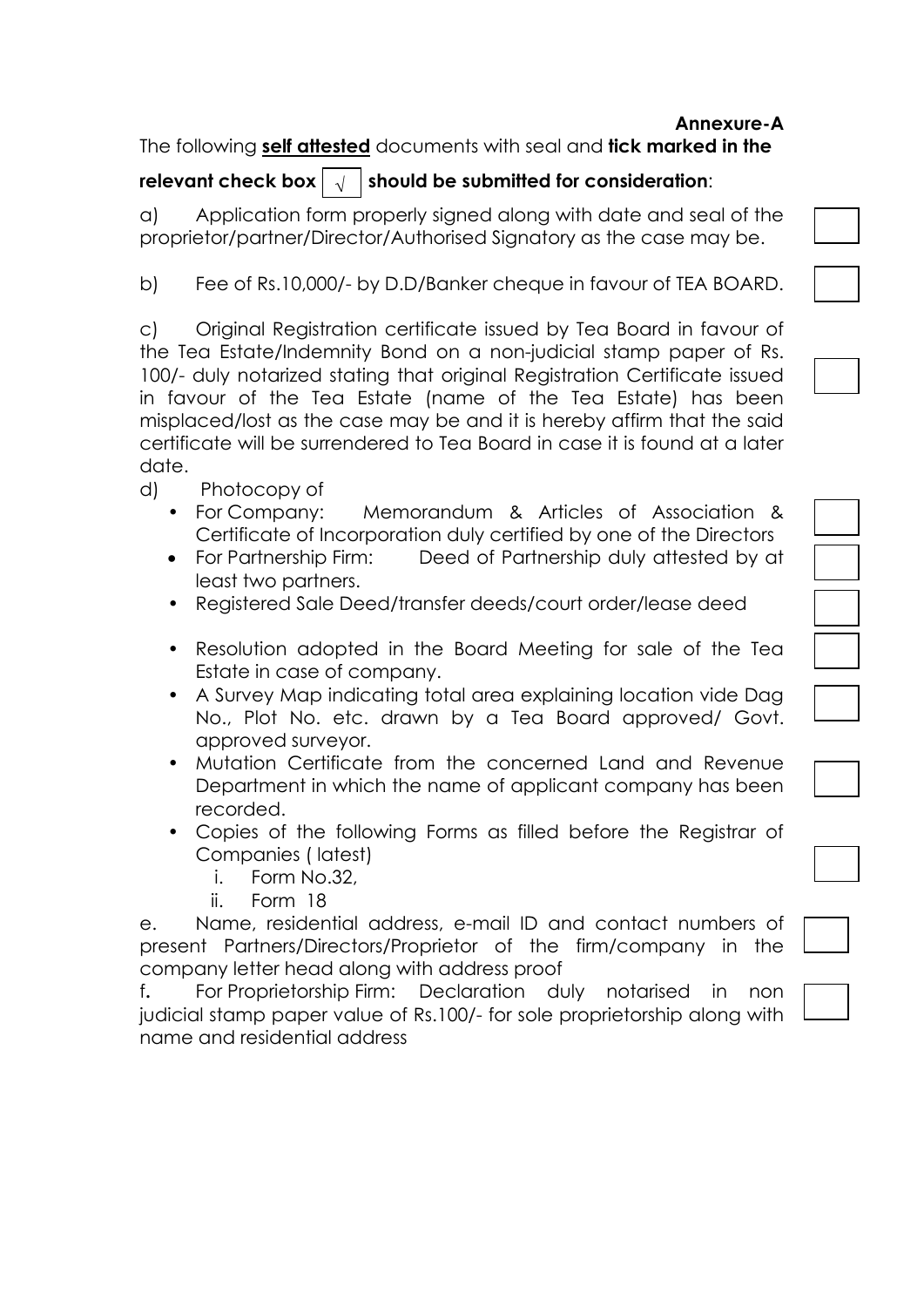**In lieu of sale deed and mutation certificate as per point no d above, the following documents are required to be submitted:**

- **An Indemnity Bond by the applicant duly affirmed before the Executive Magistrate (1st Class) that it/he will indemnify Tea Board in case of dispute arising out of change of ownership.**
- **Proof of payment of land revenue by the new owner / purchaser / possessor.**
- **NOC from the seller of that Tea Estate for the change of ownership in favour of the present applicant buyer in their Company letter head.**

Signature of the applicant with seal

Place: Date :